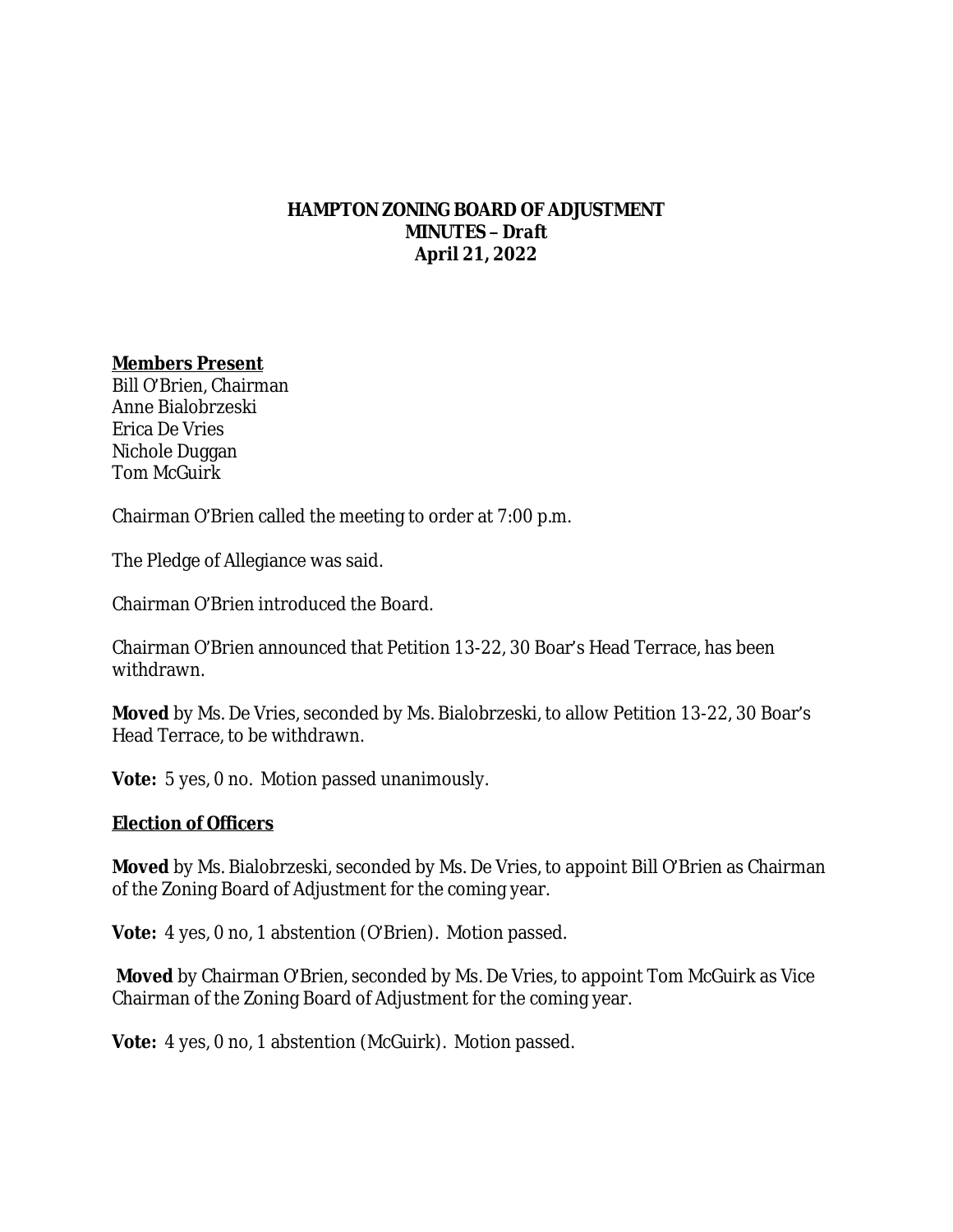**Moved** by Ms. De Vries, seconded by Ms. Bialobrzeski, to appoint Nichole Duggan as Clerk for the Zoning Board of Adjustment for the coming year.

**Vote:** 4 yes, 0 no, 1 abstention (Duggan). Motion passed.

# **PETITION SESSION**

**12-22…** The petition of Vincent & Elizabeth Kennedy for property located at 141 Island Path seeking relief from Article(s) 2.3.G, 2.3.7C (4), 1.3 and 4.9 to build a very small addition on existing dwelling. Addition will be built over already existing impervious impact, within 50' wetland buffer. This property is on Map 281, Lot 44 and in the RCS Zone.

Henry Boyd, Millennial Engineering, and Bob Gray, Gray Construction, came forward. Mr. Boyd said they are looking for a dimensional setback. What is being proposed is very small. They will be reducing impervious surface. Mr. Gray compared existing and proposed plans. A new entry will be created. Mr. Boyd went through the five criteria and said he felt they had been met.

# *Questions from the Board*

Ms. Bialobrzeski asked about the existing floor elevations. Mr. Boyd said that will be addressed during the building permit phase.

Ms. Bialobrzeski said she didn't think this was a compliant structure and the addition has to be compliant. She said they are getting into some zoning issues about the requirement for VE construction specs so additional relief might be needed. Mr. Boyd said the new structure would have to comply with the Town ordinance. Ms. Bialobrzeski said relief might be needed from the flood regulations and all relief needed should be asked for when going to the Zoning Board. Ms. Bialobrzeski said she saw only one point of egress when looking at the plans. Mr. Gray said there are actually three points of egress.

Ms. De Vries asked if the new structure would be built on piers. Mr. Boyd said it would.

Chairman O'Brien asked if the garage would be used for living space. Mrs. Kennedy replied that it would be for parking and storage only.

# *Comments from the Audience*

There were no comments from the Audience.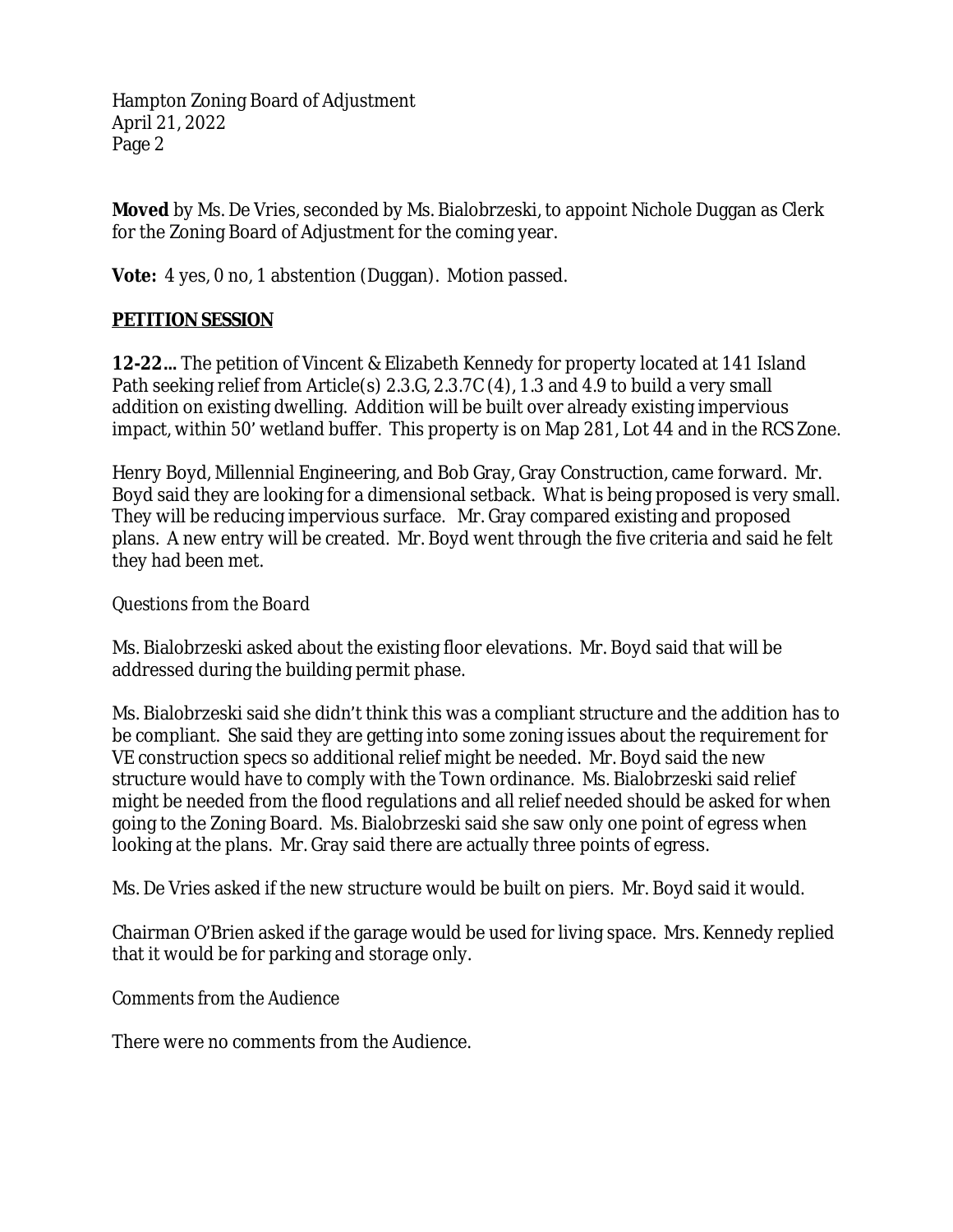### *Back to the Board*

Ms. Bialobrzeski said she didn't have enough information. The new flood maps are showing there is a wave action line that goes through the new construction. Mr. Boyd said any water would go underneath the structure. The structure is two feet above where it needs to be. Mr. McGuirk said he agreed with Mr. Boyd.

Ms. De Vries said she was concerned with flooding that happens in the area. She said she would like to see a revised plan. She said she was also concerned about going further into the Wetlands District. Ms. De Vries said she was not sure there was a hardship. Ms. Bialobrzeski said she also did not see a hardship.

**Moved** by Mr. McGuirk, seconded by Ms. De Vries, to grant Petition 12-22 with the condition that the plan submitted to the Building Department has the proper elevations to the VE Standards. There must also be a positive recommendation from the Conservation Commission.

Chairman O'Brien asked the Board if they felt the five criteria had been met. All members agreed they had with the exception of Ms. Bialobrzeski and Ms. Duggan.

**Vote:** 3 yes, 2 no (Bialobrzeski, Duggan). Motion passed.

**14-22…**The petition of Wayne & Minabell Bowden for property located at 10 Ash Street seeking relief from Article(s) **Lot A:** Article IV, Sections 4.1, 4.1.1, 4.2, 4.3 and 4.5.2. **Lot B:**  Article I Section 1.3; Article IV Sections 4.1, 4.1.1, 4.2, 4.3, 4.5.2; **Lot C:** Article IV Sections 4.1, 4.1.1, 4.2, 4.3, 4.5.2. The Applicants propose a series of lot line adjustments which will reconfigure the lots of record and the property will be more consistent with the surrounding neighborhood. This property is on Map 222, Lot 74 and in the RB Zone.

Attorney Justin Pasay and Henry Boyd came forward.

# *Questions from the Board*

Chairman O'Brien said he did not feel the Applicants were ready to come before this Board at this time. The plot plan is not signed. There is too much information on the plot plan. There are no existing and proposed plans. Applicants are claiming there are five lots there. Chairman O'Brien said he was looking at a house that sits on three lots. The Town has the whole thing as one lot. New lots are being made and proper relief is not being requested. Mr. Boyd said the lot lines have already been taken away. Chairman O'Brien said the Town needs to rectify all of this.

Ms. Bialobrzeski said she agreed 100% with Chairman O'Brien. She then went over the history of the lots.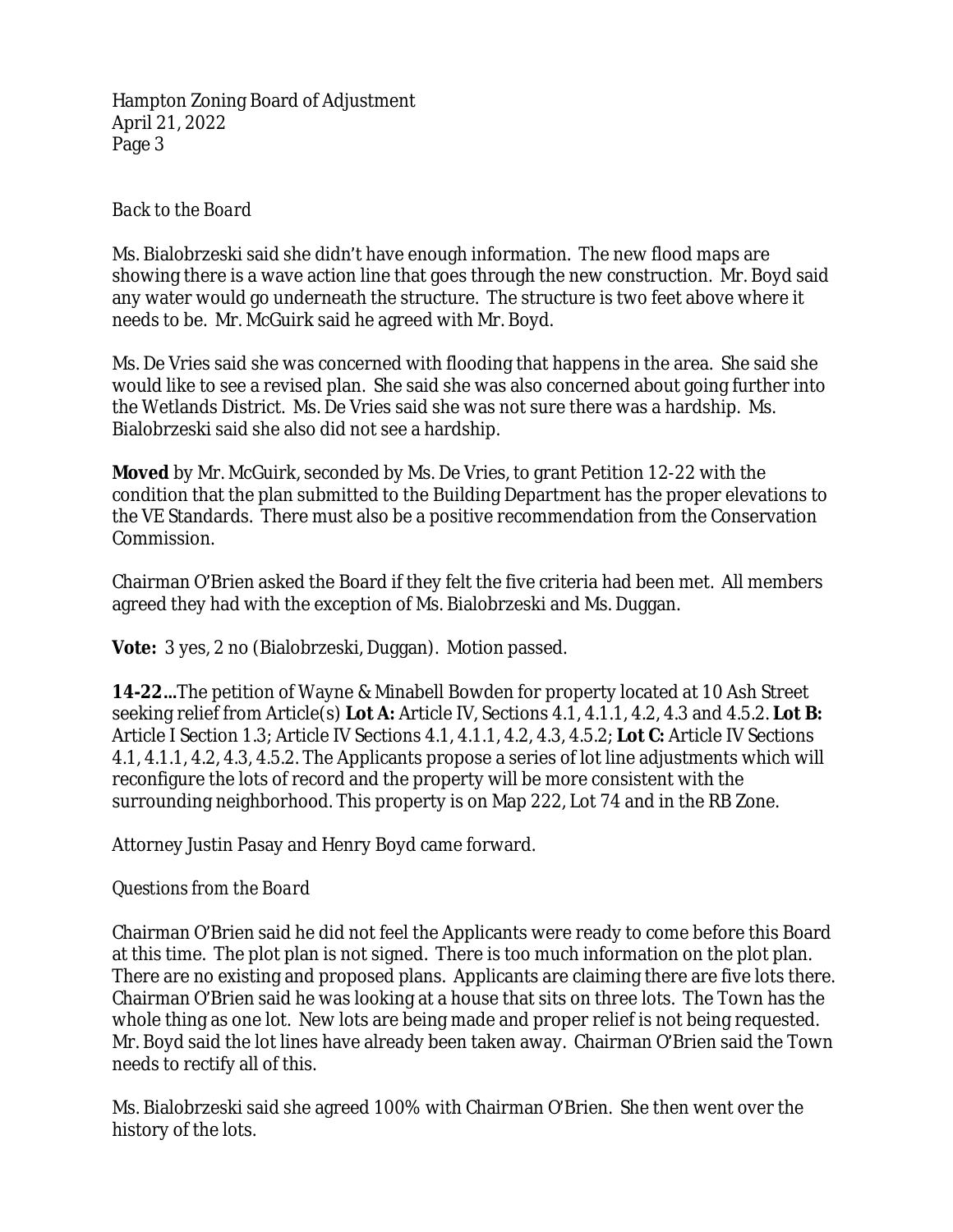Ms. De Vries said the Board should stay in line on this request. Mr. McGuirk said he would like to have the Assessor look at this.

### *Comments from the Audience*

Ms. Waldon, 21 Thorwall Avenue, said she felt there are too many houses there. There is almost no parking and snow causes a problem.

*Back to the Board*

Attorney Pasay agreed to withdraw.

**Moved** by Ms. Bialobrzeski, seconded by Ms. Duggan, to allow Petition 14-22 to be withdrawn without prejudice.

**Vote:** 5 yes, 0 no. Motion passed unanimously.

**15-22…**The petition of Michael & Francine Carroll for property located at 12 Concord Avenue seeking relief from Article(s) 4.5.1 and 1.3. The Applicant currently has two residential dwelling units on the property and is seeking to build a new home upon the same area that the front dwelling unit currently sits on. The back unit will remain unchanged. The stairway for the front porch for the new front dwelling unit will be within one foot of the northerly boundary and the roof overhang of the front porch will be within 3 ft. 8 inches of the northerly boundary. This property is on Map 296, Lot 115 and in the RB Zone.

Attorney Eugene Geary and Henry Boyd came forward. Attorney Geary said they are asking for front setback relief on the porch. The old house actually encroached on to the public street. Sealed surface will be reduced from 71% to 54.4%. No views will be obstructed. Attorney Geary went through the five criteria and said he felt they had been met.

### *Questions from the Board*

Chairman O'Brien said it would be easier to go from the old plan that was approved. He also said that with the old plan the Applicants were taking care of the neighbors. He said he felt this was not being done here. The view of the neighbor on the right will be taken away. Chairman O'Brien said he did not see a hardship. They should be 20 feet back. Attorney Geary said the Applicants don't believe they are obstructing anyone's view. Chairman O'Brien said when the old building was torn down the Applicants would then have to comply with the new zoning regulations.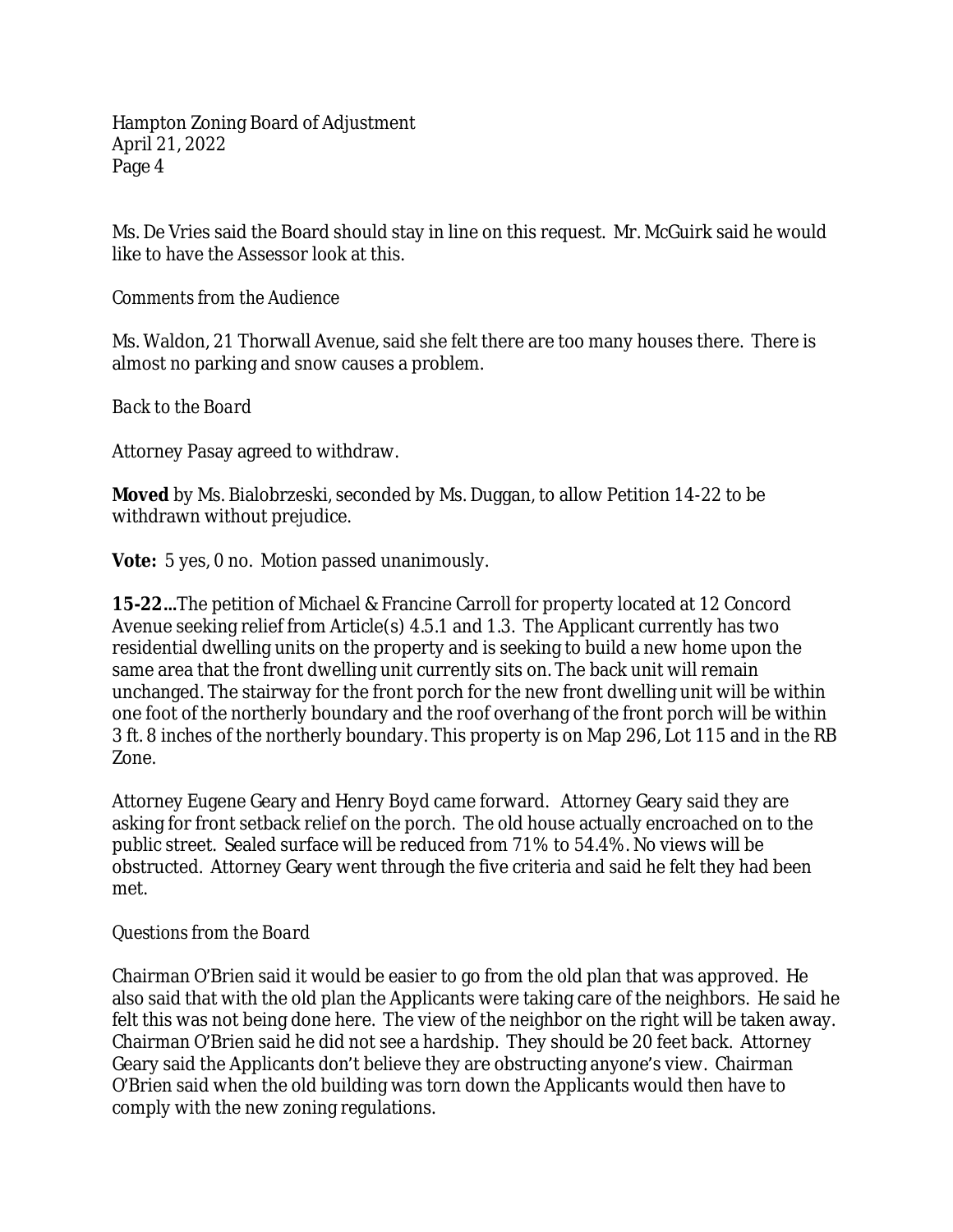### *Comments from the Audience*

Mark Russell, 10 Concord Avenue, said he was not happy with the old building and the proposed one is even more imposing.

### *Back to the Board*

Attorney Geary asked to continue and come back with revised plans. Chairman O'Brien said they should be back 20 feet and they were previously granted 10 feet which was generous. Chairman O'Brien said he was not willing to continue. He said he would deny this petition as there is no hardship. Attorney Geary then asked to withdraw.

**Moved** by Ms. Bialobrzeski, seconded by Ms. Duggan, to allow Petition 15-22 to be withdrawn without prejudice.

**Vote:** 5 yes, 0 no. Motion passed unanimously.

#### **BUSINESS SESSION**

### **Approval of Minutes**

**Moved** by Ms. Bialobrzeski, seconded by Ms. Duggan, to approve the Minutes of March 17, 2022.

**Vote:** 4 yes, 0 no, 1 abstention (McGuiek). Motion passed.

### **Committees**

Chairman O'Brien opened a discussion on Committees. There is the Master Plan Committee which is being handled by Ms. De Vries.

Chairman O'Brien discussed the Prepper Committee. He said he was concerned this committee would rewrite some of the zoning ordinances. Ms. Bialobrzeski said she has been working very hard on flood issues. Ms. Bialobrzeski will continue work on this with Mr. McGuirk as backup.

Ms. Duggan will be assigned to CHAT.

Ms. De Vries said there is a lot of conversation about legislation on money for affordable housing. She said she felt the ZBA should meet with the Planning Board. Mr. McGuirk said this would have to be a public meeting. Ms. De Vries said the purpose of the meeting would be to develop a better working relationship with the Planning Board so that when there are opportunities to do more strategic planning work can be done together.